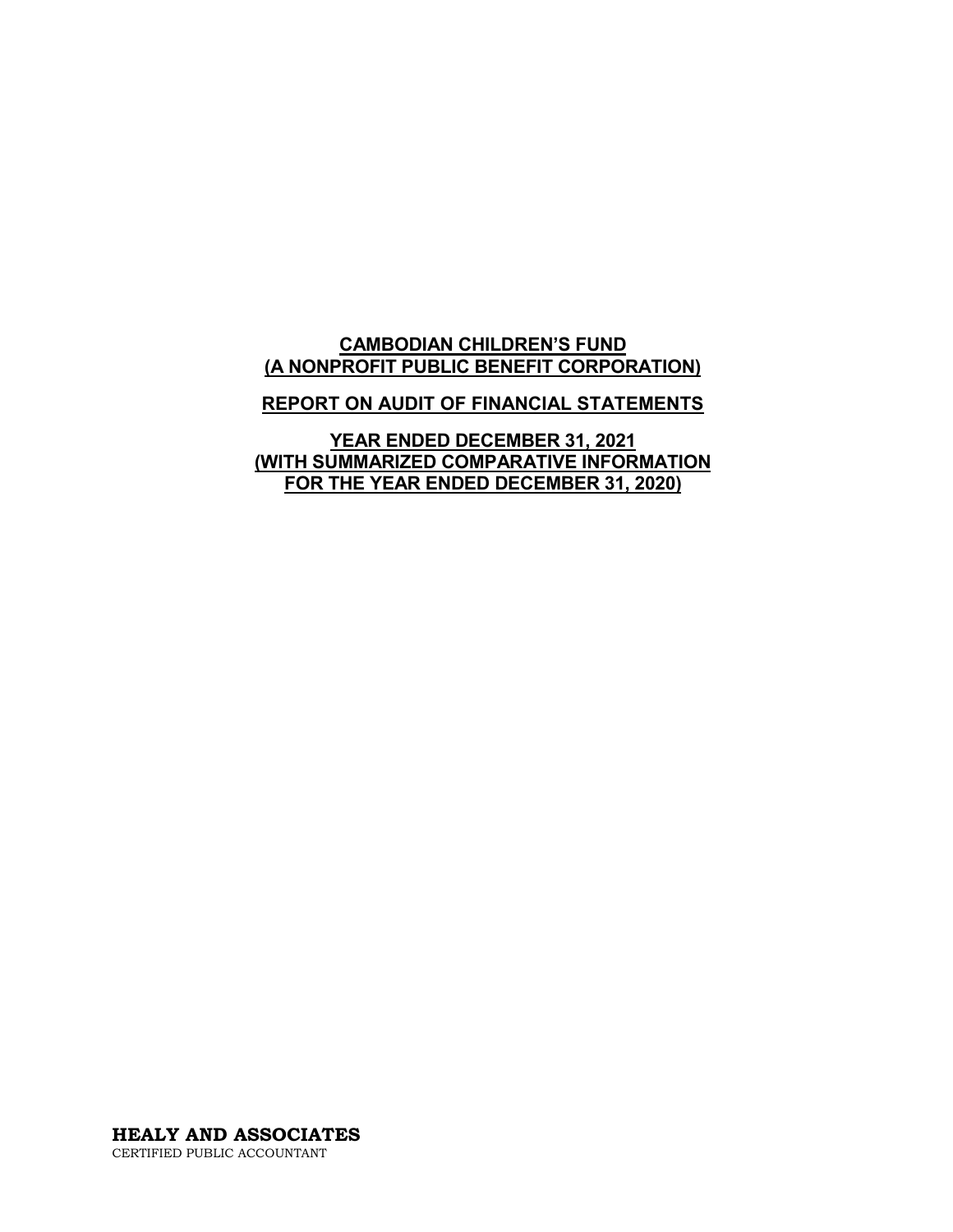# **CONTENTS**

|                      | PAGF    |
|----------------------|---------|
|                      | $1 - 2$ |
| FINANCIAL STATEMENTS |         |
|                      | 3       |
|                      | 4       |
|                      | 5       |
|                      | 6       |
|                      | 7-19    |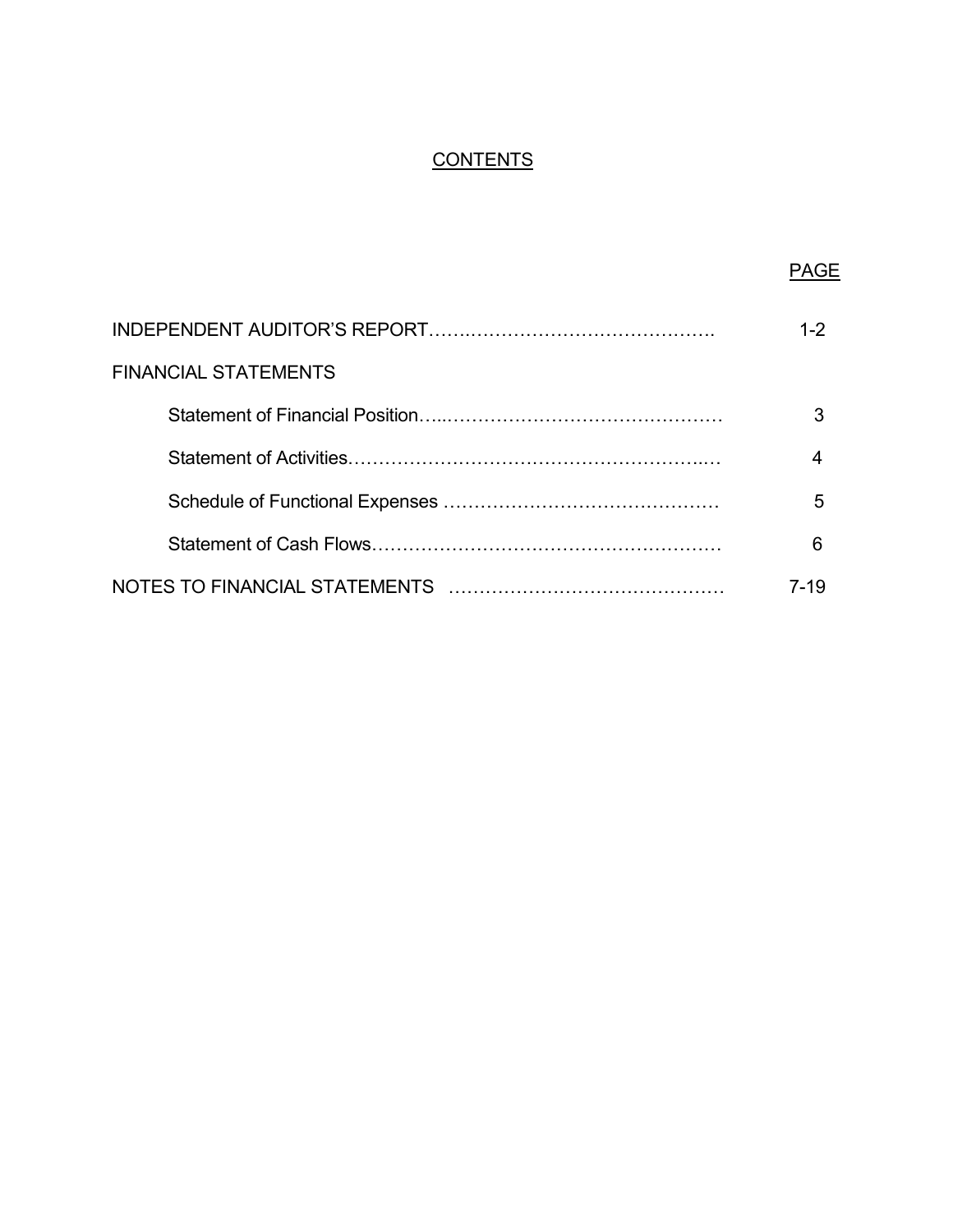**H EALY AND A SSOCIATES**

C ERTIFIED P UBLIC A CCOUNTANT

#### INDEPENDENT AUDITOR'S REPORT

May 13, 2022

Board of Directors Cambodian Children's Fund Santa Monica, California

#### *Opinion*

I have audited the financial statements of Cambodian Children's Fund (a nonprofit public benefit corporation), which comprise the statement of financial position as of December 31, 2021, and the related statements of activities, functional expenses, and cash flows for the year then ended, and the related notes to the financial statements.

In my opinion, the financial statements referred to above present fairly, in all material respects, the financial position of Cambodian Children's Fund as of December 31, 2021, and the changes in its net assets and its cash flows for the year then ended in accordance with accounting principles generally accepted in the United States of America.

# *Basis for Opinion*

I conducted my audit in accordance with auditing standards generally accepted in the United States of America. My responsibilities under those standards are further described in the Auditor's Responsibilities for the Audit of the Financial Statements section of my report. I am required to be independent of Cambodian Children's Fund and to meet my other ethical responsibilities in accordance with the relevant ethical requirements relating to my audit. I believe that the audit evidence I have obtained is sufficient and appropriate to provide a basis for my audit opinion.

#### *Responsibilities of Management for the Financial Statements*

Management is responsible for the preparation and fair presentation of the financial statements in accordance with accounting principles generally accepted in the United States of America, and for the design, implementation, and maintenance of internal control relevant to the preparation and fair presentation of financial statements that are free from material misstatement, whether due to fraud or error.

In preparing the financial statements, management is required to evaluate whether there are conditions or events, considered in the aggregate, that raise substantial doubt about Cambodian Children's Fund's ability to continue as a going concern within one year after the date that the financial statements are available to be issued.

# **Auditor's Responsibilities for the Audit of the Financial Statements**

My objectives are to obtain reasonable assurance about whether the financial statements as a whole are free from material misstatement, whether due to fraud or error, and to issue an auditor's report that includes my opinion. Reasonable assurance is a high level of assurance but is not absolute assurance and therefore is not a guarantee that an audit conducted in accordance with generally accepted auditing standards will always detect a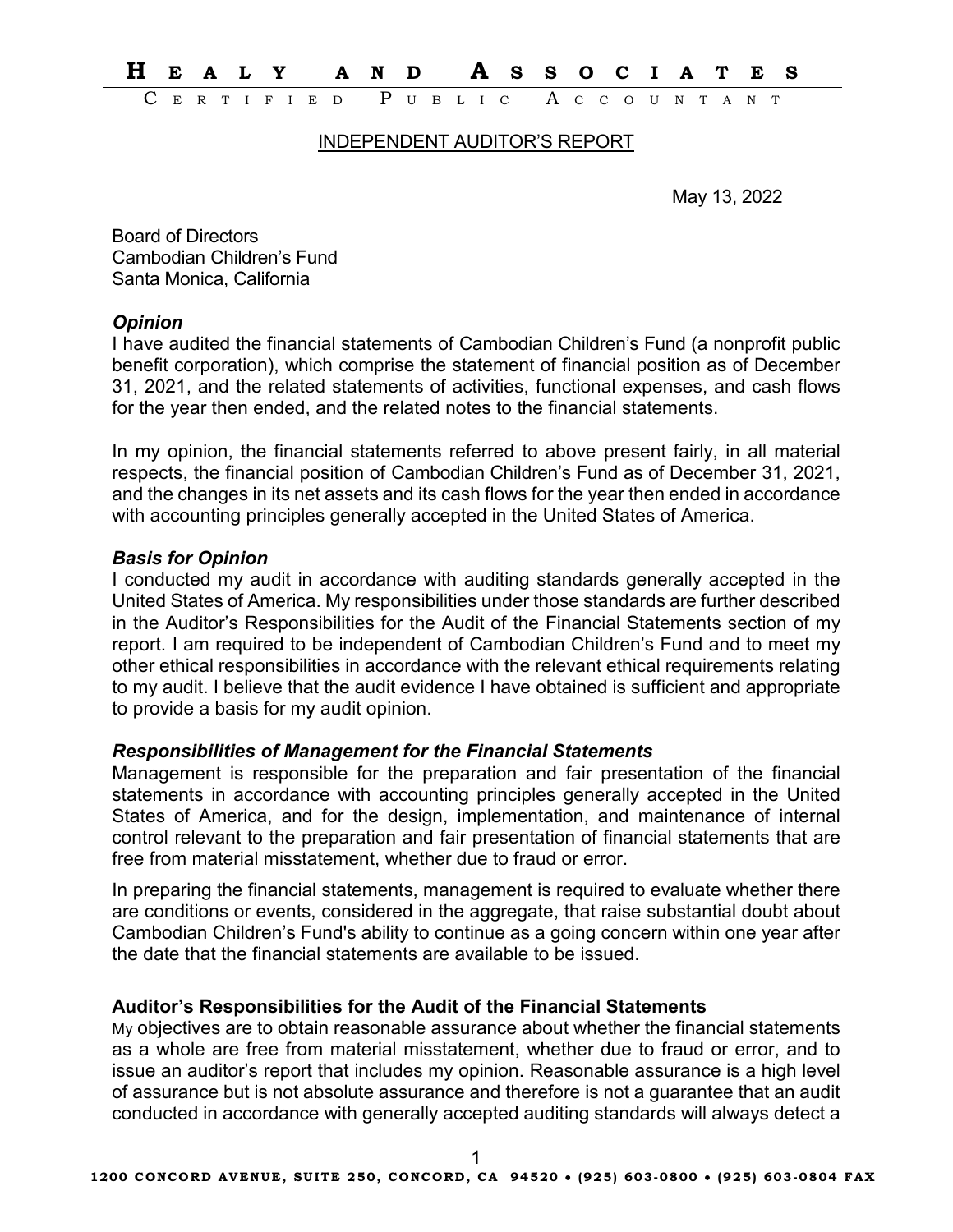Cambodian Children's Fund Page Two

material misstatement when it exists. The risk of not detecting a material misstatement resulting from fraud is higher than for one resulting from error, as fraud may involve collusion, forgery, intentional omissions, misrepresentations, or the override of internal control. Misstatements, including omissions, are considered material if there is a substantial likelihood that, individually or in the aggregate, they would influence the judgment made by a reasonable user based on the financial statements.

In performing an audit in accordance with generally accepted auditing standards, I:

- Exercise professional judgment and maintain professional skepticism throughout the audit.
- Identify and assess the risks of material misstatement of the financial statements, whether due to fraud or error, and design and perform audit procedures responsive to those risks. Such procedures include examining, on a test basis, evidence regarding the amounts and disclosures in the financial statements.
- Obtain an understanding of internal control relevant to the audit in order to design audit procedures that are appropriate in the circumstances, but not for the purpose of expressing an opinion on the effectiveness of Cambodian Children's Fund's internal control. Accordingly, no such opinion is expressed.
- Evaluate the appropriateness of accounting policies used and the reasonableness of significant accounting estimates made by management, as well as evaluate the overall presentation of the financial statements.
- Conclude whether, in my judgment, there are conditions or events, considered in the aggregate, that raise substantial doubt about Cambodian Children's Fund's ability to continue as a going concern for a reasonable period of time.

I am required to communicate with those charged with governance regarding, among other matters, the planned scope and timing of the audit, significant audit findings, and certain internal control related matters that I identified during the audit.

# *Report on Summarized Comparative Information*

I have previously audited Cambodian Children's Fund's 2020 financial statements, and I expressed an unmodified audit opinion on those audited financial statements in my report dated July 7, 2021. In my opinion, the summarized comparative information presented herein as of and for the year ended December 31, 2020, is consistent, in all material respects, with the audited financial statements from which it has been derived.

Blody and associated

Healy and Associates Concord, California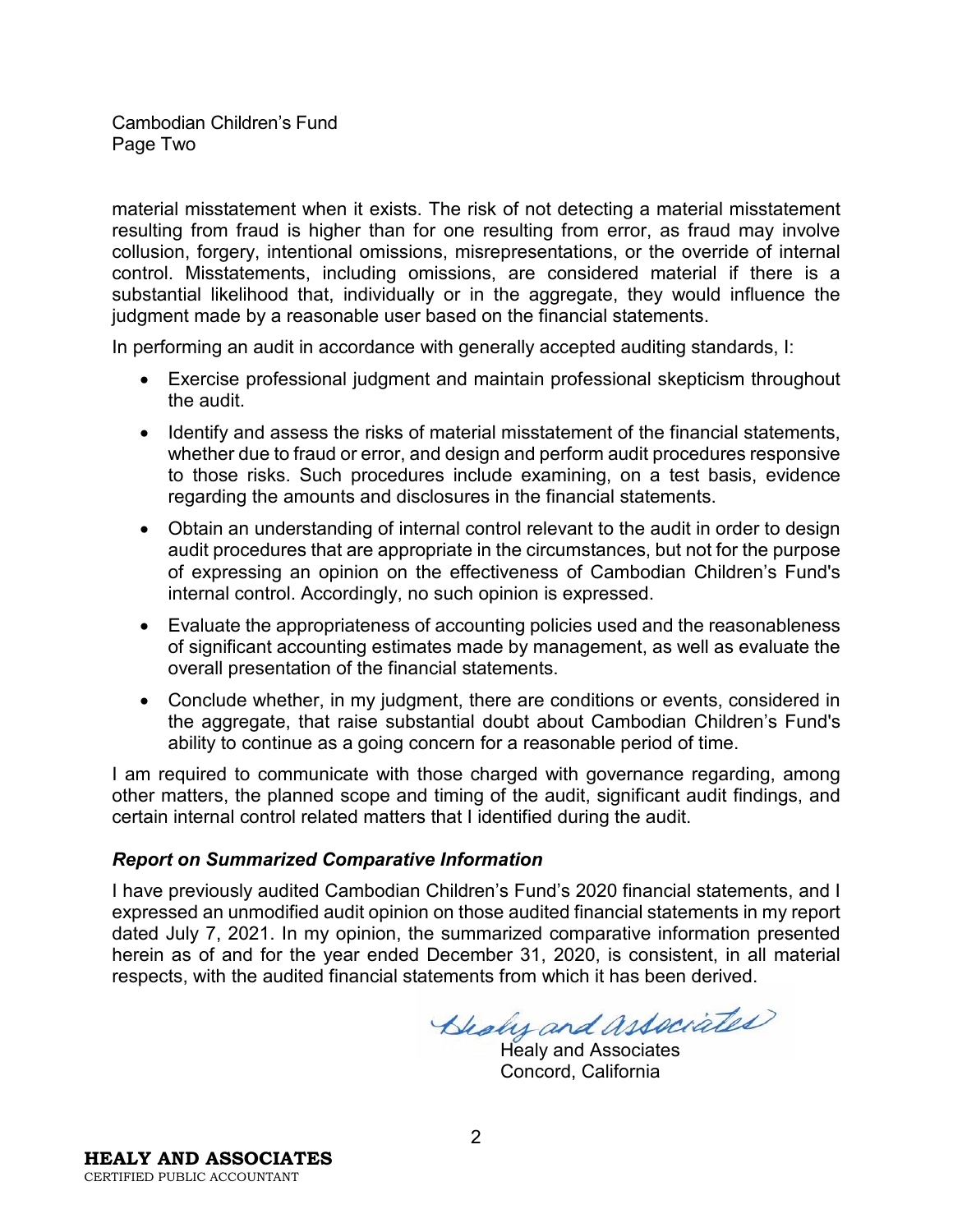# **CAMBODIAN CHILDREN'S FUND**

#### STATEMENT OF FINANCIAL POSITION DECEMBER 31, 2021

(WITH SUMMARIZED COMPARATIVE INFORMATION AS OF DECEMBER 31, 2020)

| 2021<br>2020<br><b>ASSETS</b><br><b>CURRENT ASSETS</b><br>\$<br>Cash and cash equivalents<br>6,556,659<br>\$<br>3,050,862<br>Investments<br>4,500,064<br>4,000,000<br><b>Contributions receivable</b><br>194,009<br>240,662<br>Prepaid expenses<br>51,586 | 53,544 |
|-----------------------------------------------------------------------------------------------------------------------------------------------------------------------------------------------------------------------------------------------------------|--------|
|                                                                                                                                                                                                                                                           |        |
|                                                                                                                                                                                                                                                           |        |
|                                                                                                                                                                                                                                                           |        |
|                                                                                                                                                                                                                                                           |        |
|                                                                                                                                                                                                                                                           |        |
|                                                                                                                                                                                                                                                           |        |
|                                                                                                                                                                                                                                                           |        |
| Other current assets<br>6,140<br>12,685                                                                                                                                                                                                                   |        |
| 11,308,458<br><b>Total current assets</b><br>7,357,753                                                                                                                                                                                                    |        |
| 15,279,140<br>12,357,676<br>Fixed assets, net                                                                                                                                                                                                             |        |
| Other receivables<br>59,956<br>66,309                                                                                                                                                                                                                     |        |
| 80,716<br>88,066<br>Security deposits                                                                                                                                                                                                                     |        |
| In-kind goods on hand<br>392,213<br>423,061                                                                                                                                                                                                               |        |
| <b>TOTAL ASSETS</b><br>27,120,483<br>\$20,292,865<br>\$                                                                                                                                                                                                   |        |
| <b>LIABILITIES AND NET ASSETS</b><br><b>LIABILITIES</b><br><b>CURRENT LIABILITIES</b>                                                                                                                                                                     |        |
| Accounts payable and accrued expenses<br>\$<br>76,202<br>\$<br>112,998                                                                                                                                                                                    |        |
| Employee benefit payable<br>11,032<br>14,197                                                                                                                                                                                                              |        |
| <b>Total current liabilities</b><br>87,234<br>127,195                                                                                                                                                                                                     |        |
| <b>TOTAL LIABILITIES</b><br>87,234<br>127,195                                                                                                                                                                                                             |        |
| Commitments and contingencies                                                                                                                                                                                                                             |        |
| <b>NET ASSETS</b>                                                                                                                                                                                                                                         |        |
| 24,105,782<br>20,165,670<br>Without donor restrictions                                                                                                                                                                                                    |        |
| With donor restrictions<br>2,927,467                                                                                                                                                                                                                      |        |
| Total net assets<br>27,033,249<br>20,165,670                                                                                                                                                                                                              |        |
| TOTAL LIABILITIES AND NET ASSETS<br>\$27,120,483<br>\$20,292,865                                                                                                                                                                                          |        |

See Notes to Financial Statements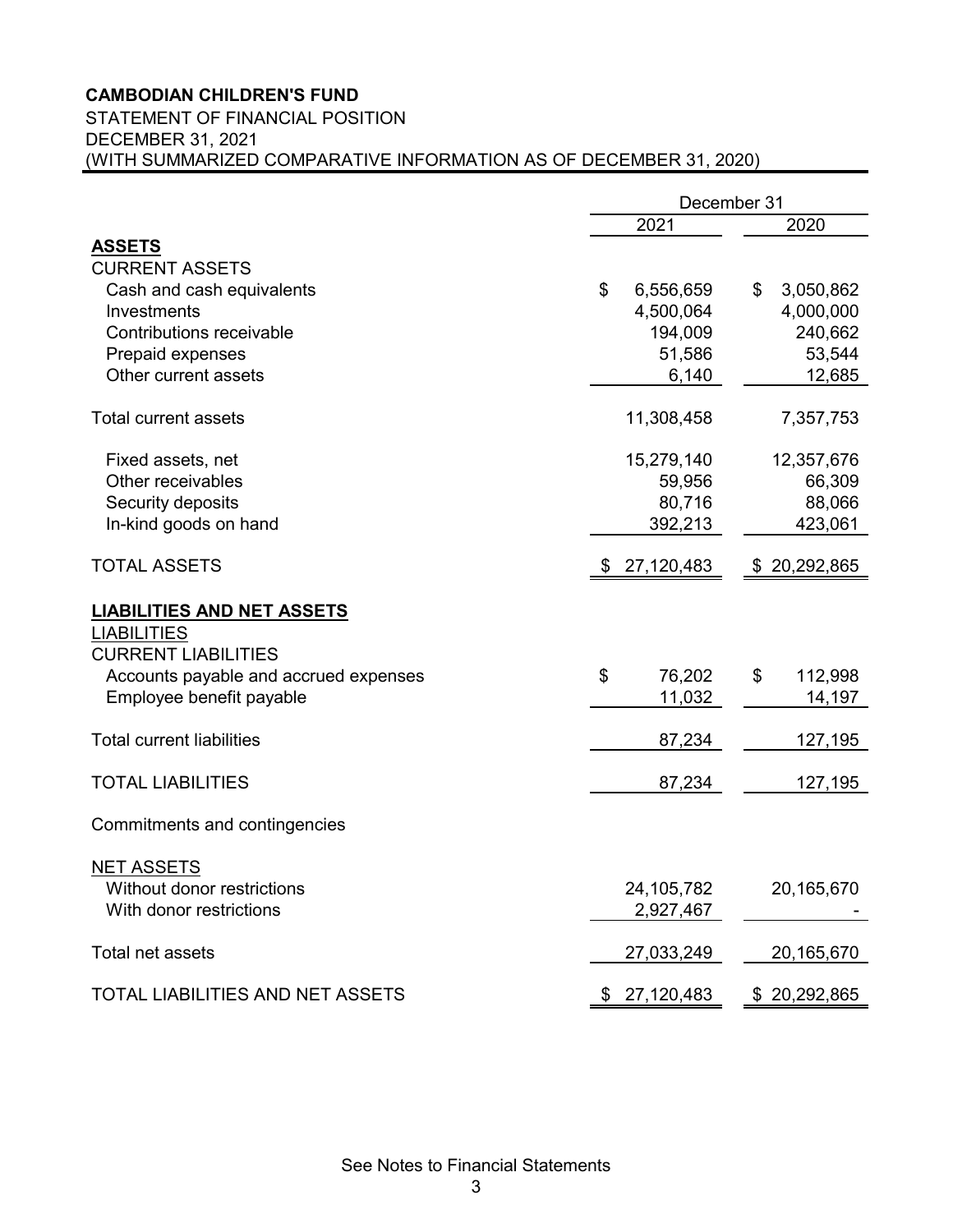#### **CAMBODIAN CHILDREN'S FUND**

# STATEMENT OF ACTIVITIES

YEAR ENDED DECEMBER 31, 2021

(WITH SUMMARIZED COMPARATIVE INFORMATION FOR THE YEAR ENDED DECEMBER 31, 2020)

|                                      | <b>Without Donor</b> | <b>With Donor</b> |              | Total           |
|--------------------------------------|----------------------|-------------------|--------------|-----------------|
|                                      | Restrictions         | Restrictions      | 2021         | 2020            |
| <b>REVENUE AND SUPPORT</b>           |                      |                   |              |                 |
| Contributions                        | \$<br>8,565,258      | \$6,448,963       | \$15,014,221 | 8,002,032<br>\$ |
| In-kind supplies and services        | 166,889              |                   | 166,889      | 271,739         |
| Investment income                    | 136,638              |                   | 136,638      | 118,874         |
| Other income                         | 41,965               |                   | 41,965       | 10,225          |
| Program revenue                      | 7,361                |                   | 7,361        | 21,774          |
|                                      | 8,918,111            | 6,448,963         | 15,367,074   | 8,424,644       |
| Net assets released from restriction | 3,521,496            | (3,521,496)       |              |                 |
| Total revenue and support            | 12,439,607           | 2,927,467         | 15,367,074   | 8,424,644       |
| <b>EXPENSES</b>                      |                      |                   |              |                 |
| Program services                     | 7,217,040            |                   | 7,217,040    | 7,305,672       |
| General and administrative           | 804,436              |                   | 804,436      | 877,144         |
| Fundraising                          | 478,019              |                   | 478,019      | 460,491         |
| Total expenses                       | 8,499,495            |                   | 8,499,495    | 8,643,307       |
| Change in net assets                 | 3,940,112            | 2,927,467         | 6,867,579    | (218, 663)      |
| NET ASSETS, beginning of year        | 20,165,670           |                   | 20,165,670   | 20,384,333      |
| NET ASSETS, end of year              | 24, 105, 782         | \$2,927,467       | \$27,033,249 | \$20,165,670    |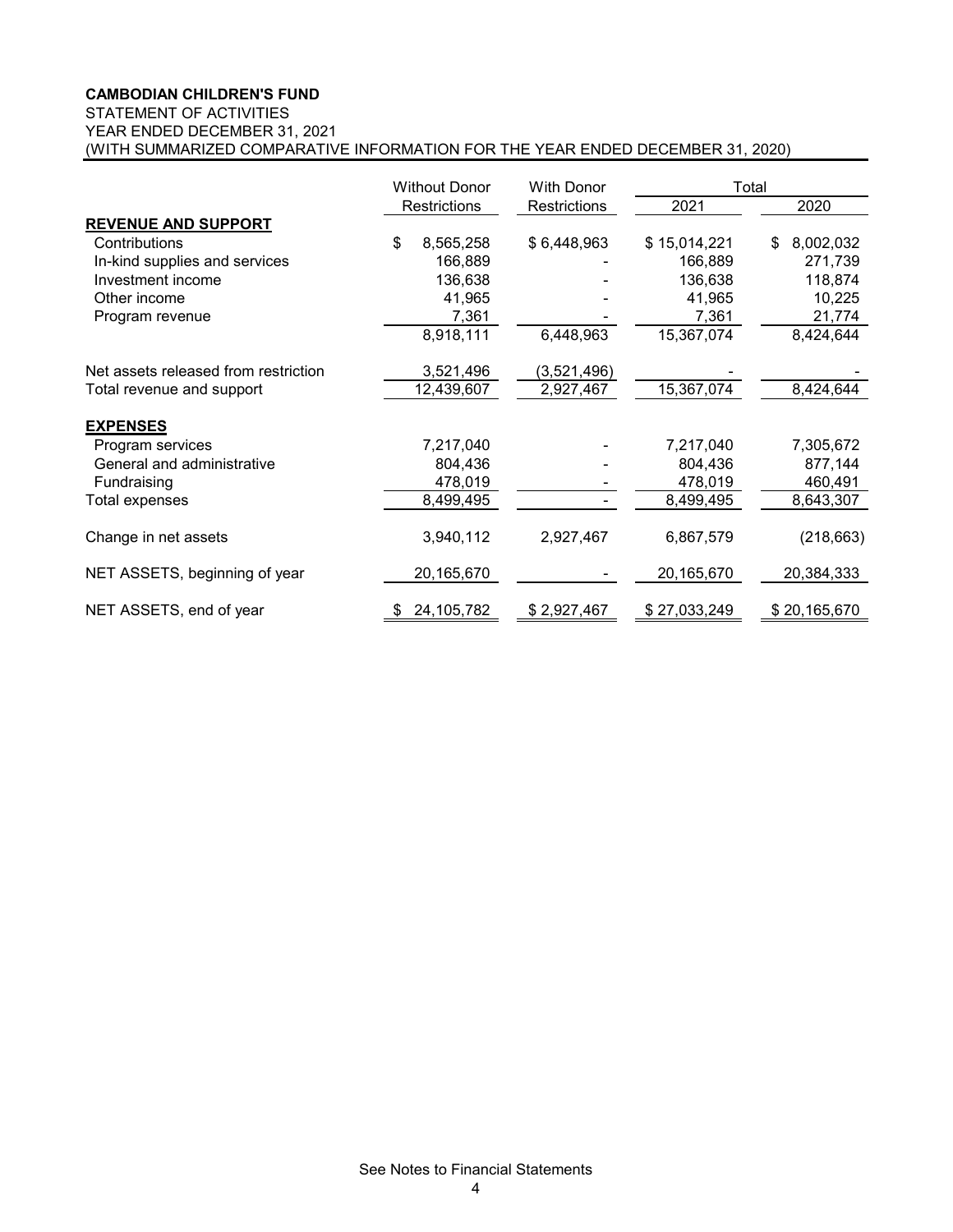|                                  | Program     | General and    |               |             | Total |           |
|----------------------------------|-------------|----------------|---------------|-------------|-------|-----------|
| <b>EXPENSES</b>                  | Services    | Administrative | Fundraising   | 2021        |       | 2020      |
|                                  |             |                |               |             |       |           |
| Compensation                     | \$3,353,103 | \$<br>425,838  | 306,266<br>\$ | \$4,085,207 | \$    | 4,220,783 |
| Direct program expenses          | 2,167,227   | 671            | 693           | 2,168,591   |       | 1,962,688 |
| Depreciation                     | 555,010     | 630            | 48,017        | 603,657     |       | 578,600   |
| Occupancy                        | 239,845     | 64,557         | 1,124         | 305,526     |       | 404,425   |
| In-kind supplies and services    | 81,972      | 142,969        | 4,354         | 229,295     |       | 239,443   |
| Insurance                        | 183,339     |                |               | 183,339     |       | 224,954   |
| Payroll taxes                    | 134,569     | 41,047         | 6,347         | 181,963     |       | 171,353   |
| Communication and software       | 134,496     | 3,163          | 21,757        | 159,416     |       | 140,832   |
| Professional fees                | 119,592     | 29,898         | 3,450         | 152,940     |       | 165,436   |
| Fundraising                      |             |                | 77,622        | 77,622      |       | 115,929   |
| Equipment rental and maintenance | 72,804      | 256            | 2,862         | 75,922      |       | 96,296    |
| Bank and management fees         | 16,409      | 56,238         | 296           | 72,943      |       | 71,744    |
| Travel and transportation        | 71,143      |                | 290           | 71,433      |       | 138,498   |
| Other expenses                   | 26,117      | 25,347         | 4,817         | 56,281      |       | 54,878    |
| Staff development                | 31,247      | 2,334          |               | 33,581      |       | 17,062    |
| Postage and shipping             | 15,005      | 6,257          | 104           | 21,366      |       | 15,894    |
| Supplies                         | 11,017      | 4,264          | 20            | 15,301      |       | 17,790    |
| Conference and meetings          | 3,572       | 967            |               | 4,539       |       | 6,463     |
| Advertising and marketing        | 573         |                |               | 573         |       | 239       |
| <b>TOTAL EXPENSES</b>            | \$7,217,040 | 804,436        | 478,019<br>S  | \$8,499,495 | \$    | 8,643,307 |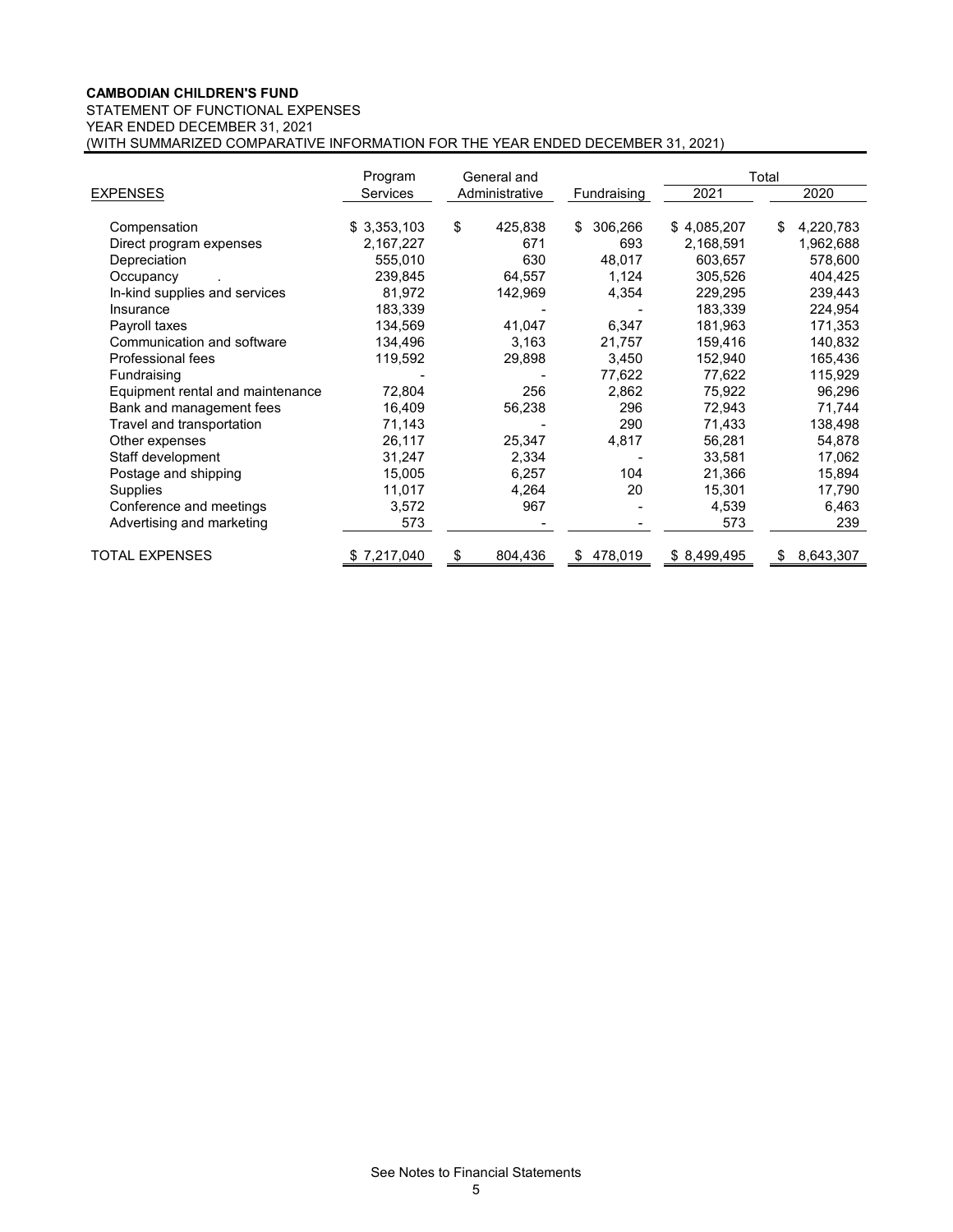#### **CAMBODIAN CHILDREN'S FUND**

#### STATEMENT OF CASH FLOWS

YEAR ENDED DECEMBER 31, 2021

(WITH SUMMARIZED COMPARATIVE INFORMATION FOR THE YEAR ENDED DECEMBER 31, 2020)

|                                                           | Total              |                  |
|-----------------------------------------------------------|--------------------|------------------|
|                                                           | 2021               | 2020             |
| CASH FLOWS FROM OPERATING ACTIVITIES:                     |                    |                  |
| Change in net assets                                      | 6,867,579<br>S     | (218, 663)<br>\$ |
| Adjustment to reconcile excess change in net              |                    |                  |
| assets to cash provided (used) by operating activities:   |                    |                  |
| Depreciation                                              | 603,657            | 578,600          |
| <b>CHANGES IN CURRENT ASSETS AND CURRENT LIABILITIES:</b> |                    |                  |
| Contributions receivable                                  | 46,653             | 38,128           |
| Inventory                                                 | 6,545              | (289)            |
| Prepaid expenses                                          | 1,958              | 11,786           |
| Security deposits                                         | 7,350              | 6,671            |
| In-kind goods on hand                                     | 30,848             | (32, 296)        |
| Accounts payable and accrued expenses                     | (36, 796)          | (542, 654)       |
| Employee benefit payable                                  | (3, 165)           | 4,736            |
| NET CASH PROVIDED (USED) BY OPERATING ACTIVITIES          | 7,524,629          | (153, 981)       |
| <b>CASH FLOWS FROM INVESTING ACTIVITIES:</b>              |                    |                  |
| Change in investment                                      | (64)               | 1,618,248        |
| Acquisition of certificates of deposits                   | (3,000,000)        | (2,200,000)      |
| Certificates of deposit matured and returned to cash      | 3,000,000          | 2,500,000        |
| Acquisition of investments                                | (500,000)          |                  |
| Acquisition of fixed assets                               | (3,525,121)        | (472, 102)       |
| NET CASH PROVIDED (USED) BY INVESTING ACTIVITIES          | (4,025,185)        | 1,446,146        |
| <b>CASH FLOWS FROM FINANCING ACTIVITIES:</b>              |                    |                  |
| Change in other receivables                               | 6,353              | (1,654)          |
|                                                           |                    |                  |
| NET CASH PROVIDED (USED) BY FINANCING ACTIVITIES          | 6,353              | (1,654)          |
| NET CHANGE IN CASH AND CASH EQUIVALENTS                   | 3,505,797          | 1,290,511        |
| CASH AND CASH EQUIVALENTS, beginning of period            | 3,050,862          | 1,760,351        |
| CASH AND CASH EQUIVALENTS, end of period                  | 6,556,659<br>$\$\$ | \$3,050,862      |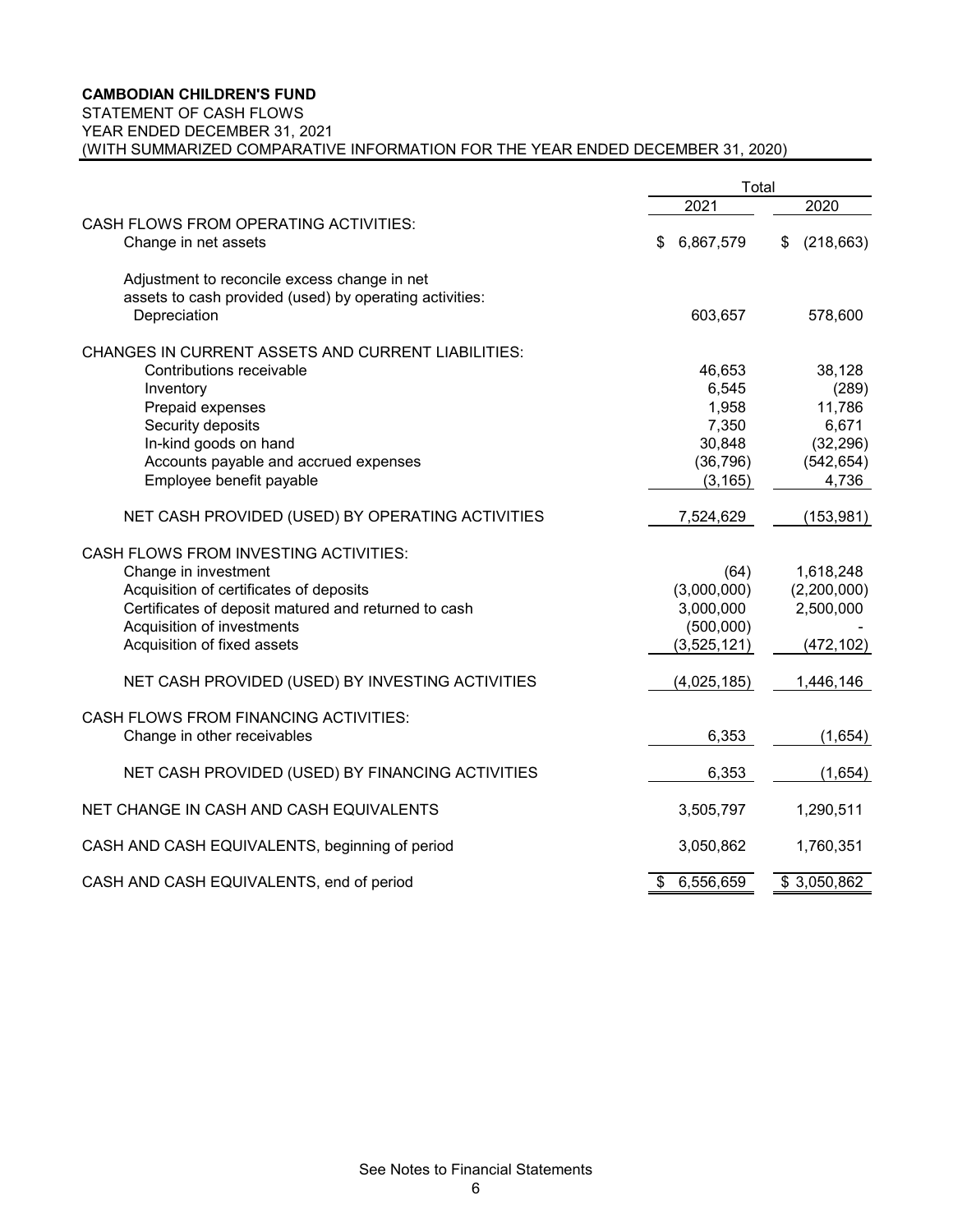# NOTE A – NATURE OF ACTIVITIES

Cambodian Children's Fund (Organization or CCF) is a California nonprofit public benefit corporation founded in 2004 to provide charitable relief to the people of Cambodia and to aid the most impoverished of Cambodia's children. CCF transforms the country's most impoverished kids into tomorrow's leaders, by delivering education, family support, and community development programs into the heart of Cambodia's most impoverished communities.

CCF believes that with the right education and support, one child has the potential to lift an entire family out of poverty and that a generation of educated children has the power to change a whole society. Through intensive, long-term investments in children, CCF is helping students build the skills, confidence, and integrity they need to become change agents and leaders of change in their community.

CCF's Phnom Penh facilities were initially established as a safe house for Cambodia's at risk, abandoned, or abused children, providing secure shelter and nutritional meals with a caring environment. The goal was to house and feed 45 children. In the past 15 years, the Organization has grown with community-oriented facilities and education centers, a community center in the heart of Steung Meanchey Community (SMC), satellite schools, and a free medical center.

CCF obtains its funding from the donations of global partners, individuals, corporations, and foundations. The yearly cost of caring for a CCF child is partially supported through a sponsorship program where regular correspondence is encouraged.

Through the 7 core program areas: Education, Leadership, Community Outreach, Healthcare, Child Care, Career and Life Skills, and Child Protection Unit, CCF takes a holistic, on-the-ground approach to developing integrated yet adapted solutions to the complex issues of poverty. The Organization's program services are further described as follows:

Education – CCF provides a quality education program in the center of the impoverished communities they serve. CCF enables children access to both formal and informal education from pre-school to university to improve their cognitive development and nurture their skills. As well as operating education facilities and satellite schools, CCF provides students with child-centered learning methodology, school uniforms, study materials, STEM facilities, university fees, and transportation. CCF works closely and directly with public schools, teachers, and directors at primary and lower secondary levels to ensure high attendance rates and academic results. At the secondary level, CCF provides full-time education in their facilities with co-curricular activities. CCF programs provide a pathway to education for thousands of children once deemed "unreachable."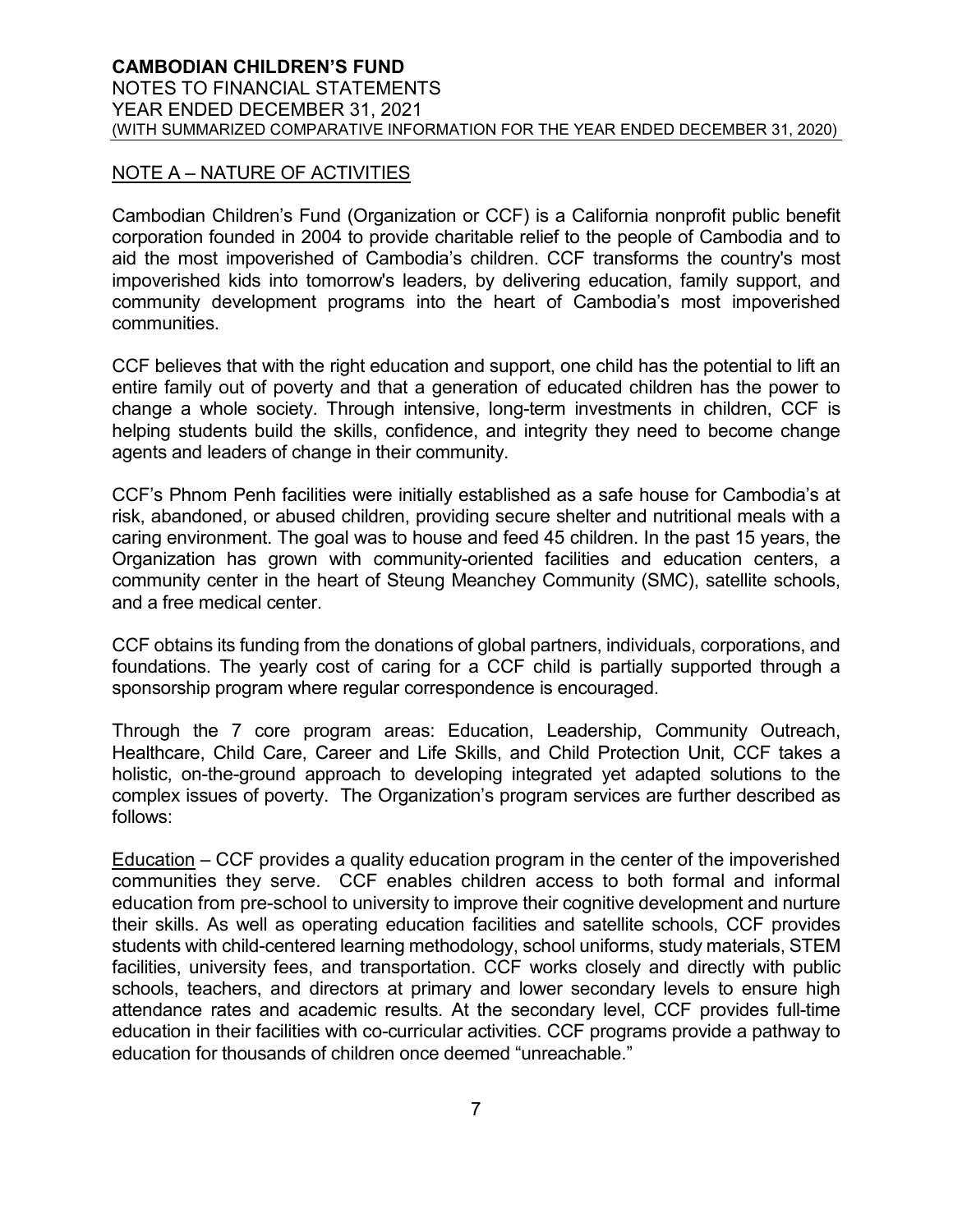# NOTE A – NATURE OF ACTIVITIES (Continued)

Leadership – An understanding of governance, human rights, gender issues, empathy, community building, communication, and the key qualities of leadership are essential factors for generational change. CCF prepares students for their future as leaders in Cambodian society and equips them with the tools, training, and knowledge to make a meaningful, positive impact on their community. CCF offers a range of activities within the Leadership Program to help build its young leaders, including trips to rural communities, annual intensive three-day Youth Leadership Camps, and community support activities such as caring for senior citizens, volunteering as classroom assistants, or visiting families to advocate hygienic practices within the home.

Community Outreach – The CCF Community Centre was established to provide reliable care services and support within and for the Steung Meanchey Community (SMC). Impoverished people living in the SMC are provided access to community services ranging from food, shelter, fresh water, loans, healthcare, childcare, counseling and advocacy, social bonding events, and other necessary provisions.

Healthcare – CCF provides free healthcare to the most impoverished people in the Steung Meanchey area ranging from common ailments to chronic illnesses, through the CCF Medical Clinic. CCF arranges hospital referrals as needed and treatment fees are provided accordingly. Support costs such as food and transportation are also provided during hospital stays as well as other relevant fees. CCF provides targeted groups with materials necessary for disease prevention, with a focus on child nutrition and maternal care.

Child Care – CCF cares for children from early ages up until 18 years old. Main activities include provision of a safe environment, nutritious food, clothes, decent and safe accommodation, household supplies, counseling services, social education, and other necessary life maintenance materials. CCF ensures that the children are safe and happy by providing them with a secure and caring environment, protecting them from foreseeable hazards and abuse. CCF provides foster care and kinship care opportunities for children and also ensures as many children as possible visit family at holiday time and have as much contact as possible with their families.

Career and Life Skills – The Career and Life Skills Program provides career counseling, university scholarships, vocational training, internships, and job placement to the students in their care. It is designed to enable young adults to complete tertiary education or vocational education and earn the skills they need to obtain and maintain gainful employment and independence.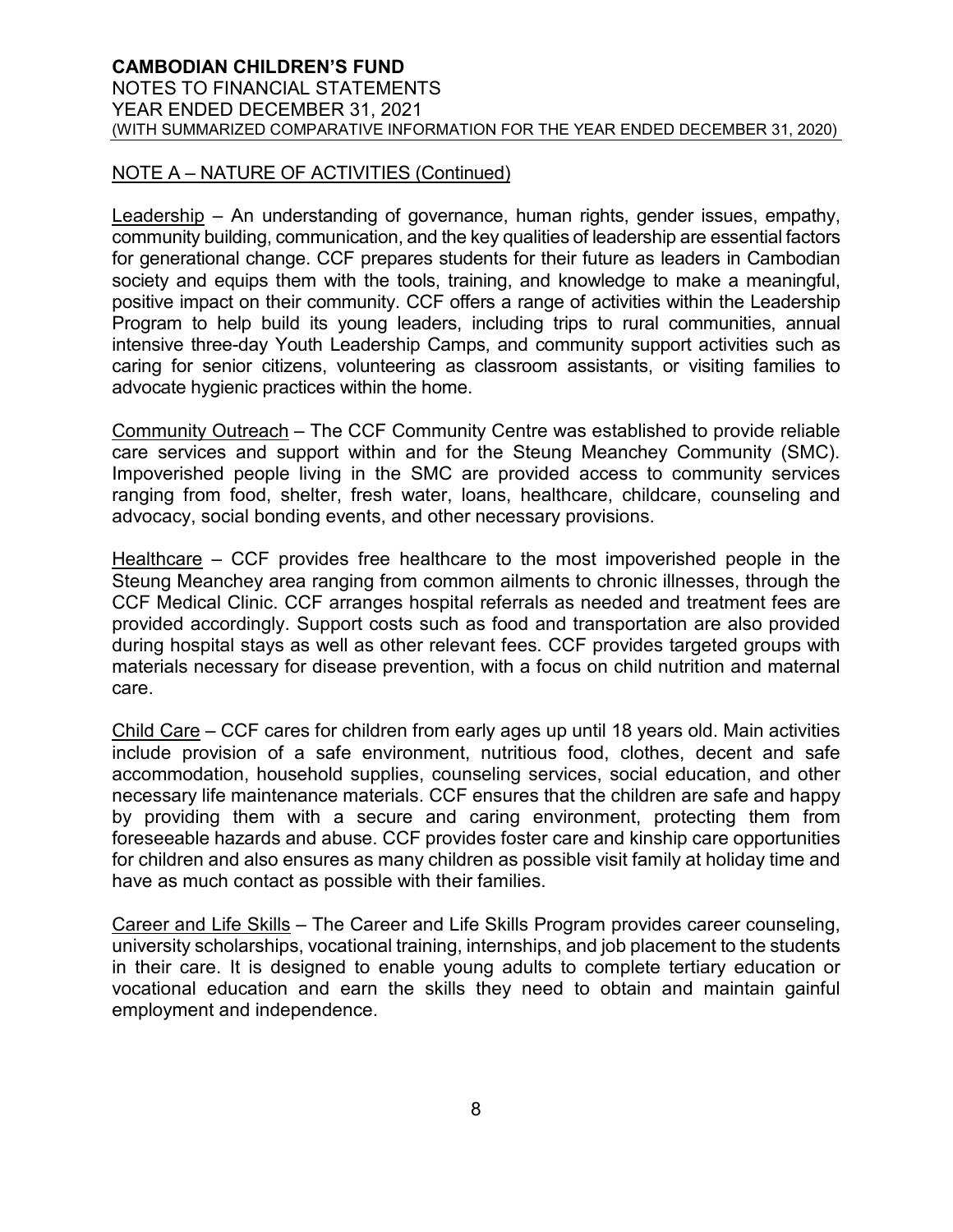# NOTE A – NATURE OF ACTIVITIES (Continued)

Career and Life Skills (Continued) – CCF aims to provide all students with a university education, but university isn't for everyone. For students who do not want to study at university and those who do not qualify, including students who arrived at CCF too late to make the grade for the university, they offer vocational training pathways through partnerships with local organizations and corporations.

Child Protection Unit (CPU) – Crimes against children including homicide, sexual assault, child trafficking, internet crimes against children, and all forms of serious abuse require a specialized and coordinated response from investigative and support agencies. The CPU is a CCF affiliated program set up to provide the highest level of service to child victims of abuse or assault regardless of gender, cultural background, or impairment. Working in partnership with the Cambodian National Police and supporting organizations, the CPU provides investigative resources and support, aftercare, judiciary support, and major crime coordination to detect offences and prosecute those that commit these horrific crimes against children. CPU's priority is the protection and care of the most vulnerable of victims: Children.

# NOTE B – SUMMARY OF SIGNIFICANT ACCOUNTING POLICIES

#### Accounting Method and Basis of Presentation

The accounting records of CCF are maintained on the accrual basis of accounting. The financial statements of CCF have been prepared in accordance with ASU 2016-14, Notfor-Profit Entities (Topic 958) – *Presentation of Financial Statements of Not-for-Profit Entities*, which require the Organization to report information regarding its financial position and activities according to the following net asset classifications:

**Net assets without donor restrictions:** Net assets that are not subject to donorimposed restrictions and may be expended for any purpose in performing the primary objectives of the Organization. These net assets may be used at the discretion of the Organization's management and the Board of Directors.

**Net assets with donor restrictions**: Net assets subject to stipulations imposed by donors and grantors. Some donor restrictions are temporary in nature; those restrictions will be met by actions of the Organization or by the passage of time. Other donor restrictions are perpetual in nature, whereby the donor has stipulated the funds be maintained in perpetuity.

Donor restricted contributions are reported as increases in net assets with donor restrictions. When a restriction expires, net assets are reclassified from net assets with donor restrictions to net assets without donor restrictions in the statements of activities.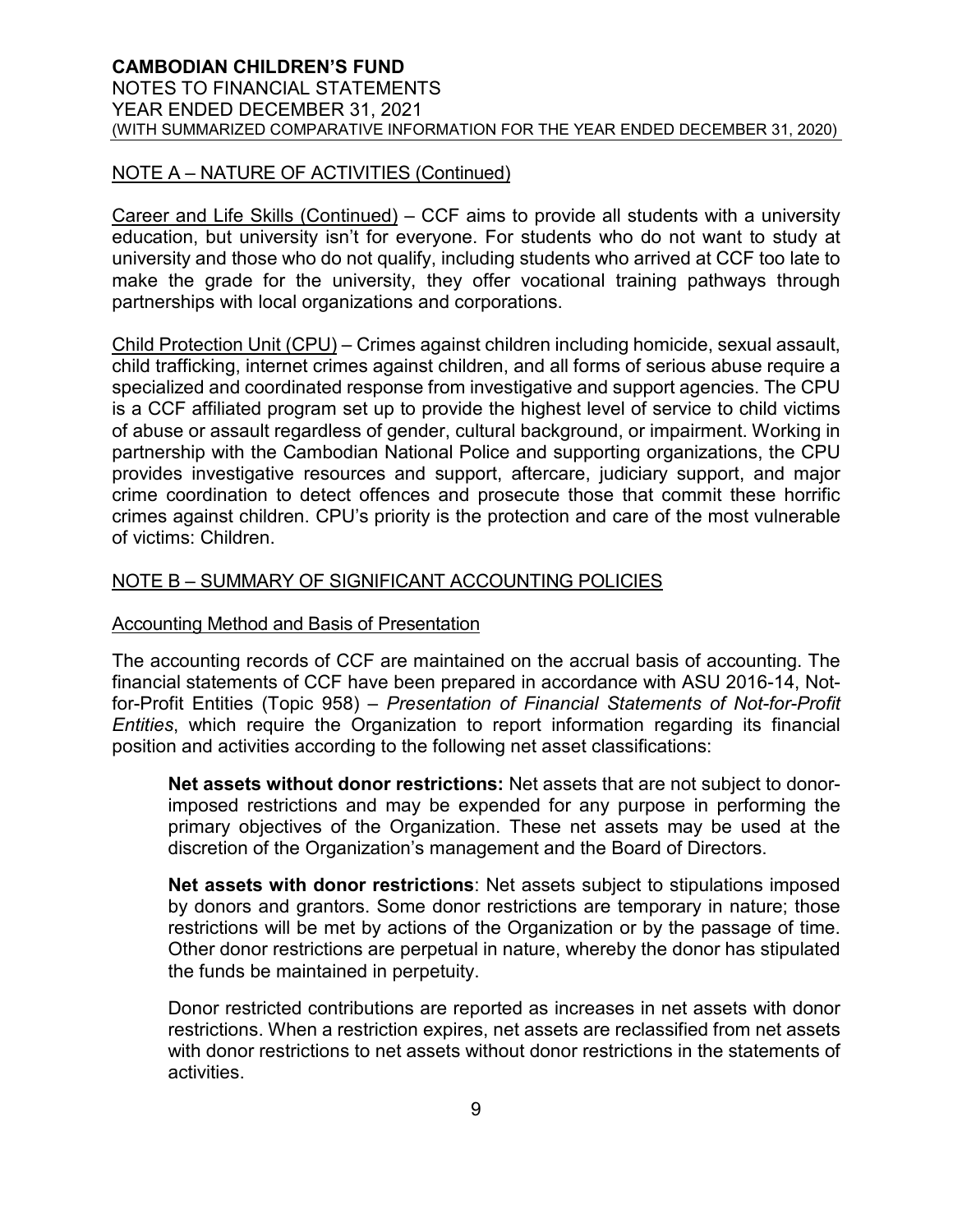# **CAMBODIAN CHILDREN'S FUND**

NOTES TO FINANCIAL STATEMENTS YEAR ENDED DECEMBER 31, 2021 (WITH SUMMARIZED COMPARATIVE INFORMATION FOR THE YEAR ENDED DECEMBER 31, 2020)

### NOTE B – SUMMARY OF SIGNIFICANT ACCOUNTING POLICIES (Continued)

### **Estimates**

The preparation of financial statements in conformity with U.S. generally accepted accounting principles requires the Organization to make estimates and assumptions that affect the reported amounts of assets and liabilities at the date of the financial statements and the reported amounts of revenues and expenses during the reporting period. Actual results could differ from those estimates, and those differences could be material.

# Functional Currency, Cash and Cash Equivalents

CCF transacts its business and maintains its books and records in United States Dollars. Cash and cash equivalents include all monies in banks and highly liquid investments with maturity dates of less than three months. The carrying value of cash and cash equivalents approximates fair value because of the short maturities of those financial instruments.

#### Contributions and Other Receivables

Contributions and other receivable consist of contributions transacted or post-marked in 2021 which did not clear the payment systems until January 2022.

In addition, CCF provides micro loans to external parties on an on-going basis. The loans are designed to aid external parties to find permanent housing and aid families to become self-sustaining. They are non-interest bearing, unsecured, and repaid over periods ranging from three months to five years.

CCF evaluates the collectability of its receivables on an ongoing basis and records a provision for potential uncollectible receivables when appropriate. Management did not consider an allowance for doubtful accounts necessary as of December 31, 2021.

#### **Other Current Assets**

Other current assets are comprised of rice stock for programs and other supplies on hand. Management evaluates the condition of these assets and does not consider an allowance for obsolescence necessary.

#### Fixed Assets

Fixed assets additions of \$5,000 or more are recorded at cost or fair value if contributed, less accumulated depreciation. Depreciation is recorded using straight-line methods over the useful life of three to twenty years. Maintenance and repairs that do not extend the useful lives of the respective assets are expensed as incurred.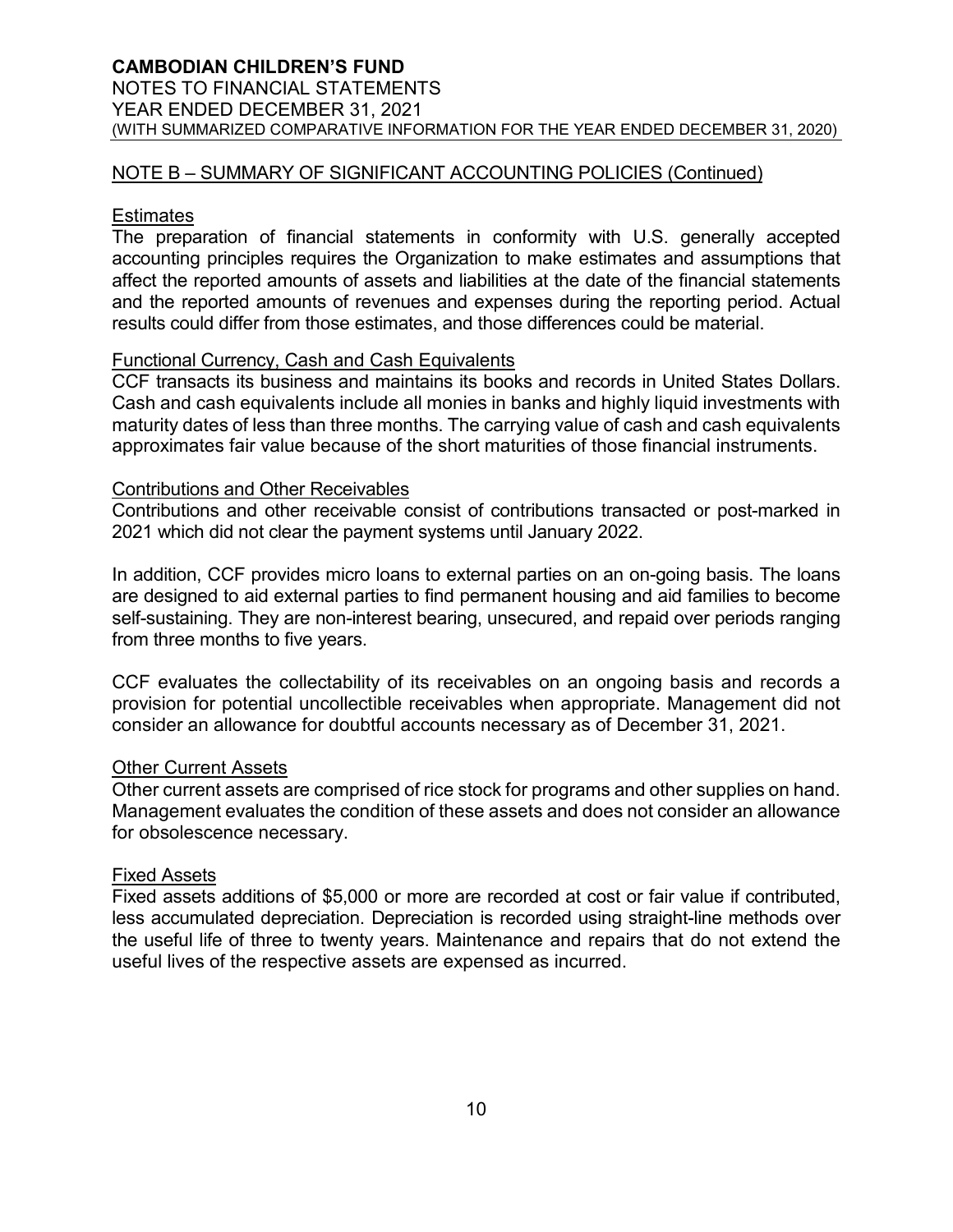### NOTE B – SUMMARY OF SIGNIFICANT ACCOUNTING POLICIES (Continued)

#### In-kind Goods on Hand

CCF receives donated goods which they distribute to the community in Cambodia. The goods are primarily comprised of medical supplies, clothing, educational materials and shoes and are reflected based on fair value at the time of donation. At December 31, 2021 and 2020, CCF has \$392,213 and \$423,061 of in-kind goods on hand, respectively.

#### Fair Value Measurements

The Organization's financial instruments include cash, cash equivalents, and investments measured using Level 1 and 2 inputs. Fair value is defined as the price that would be received to sell an asset in the principal or most advantageous market for the asset in an orderly transaction between market participants on the measurement date. Fair value should be based on the assumptions market participants would use when pricing an asset. U.S. GAAP establishes a fair value hierarchy that prioritizes investments based on those assumptions. The fair value hierarchy gives the highest priority to quoted prices in active markets (observable inputs) and the lowest priority to an entity's assumptions (unobservable inputs). The Organization groups assets at fair value in three levels, based on the markets in which the assets are traded and the reliability of the assumptions used to determine fair value. These levels are:

**Level 1**— Quoted prices for identical assets in active markets.

**Level 2**—Observable inputs other than Level 1, which include quoted prices for similar assets in active markets, quoted prices from those willing to trade in markets that are not active, or other inputs that are observable or can be corroborated by market data for the term of the instrument.

**Level 3**— Unobservable inputs that cannot be corroborated by observable market data.

#### Contributions and Revenue

The Organization is supported primarily through contributions.

The Organization recognizes contributions when cash, securities or other assets, an unconditional promise to give, or notification of a beneficial interest is received. Conditional promises to give, that is, those with a measurable performance or other barrier, and a right of return, are not recognized until the conditions on which they depend have been substantially met. Consequently, at December 31, 2021, contributions of approximating \$3,936,108, have not been recognized in the accompanying statement of activities because the condition(s) on which they depend have not yet been met.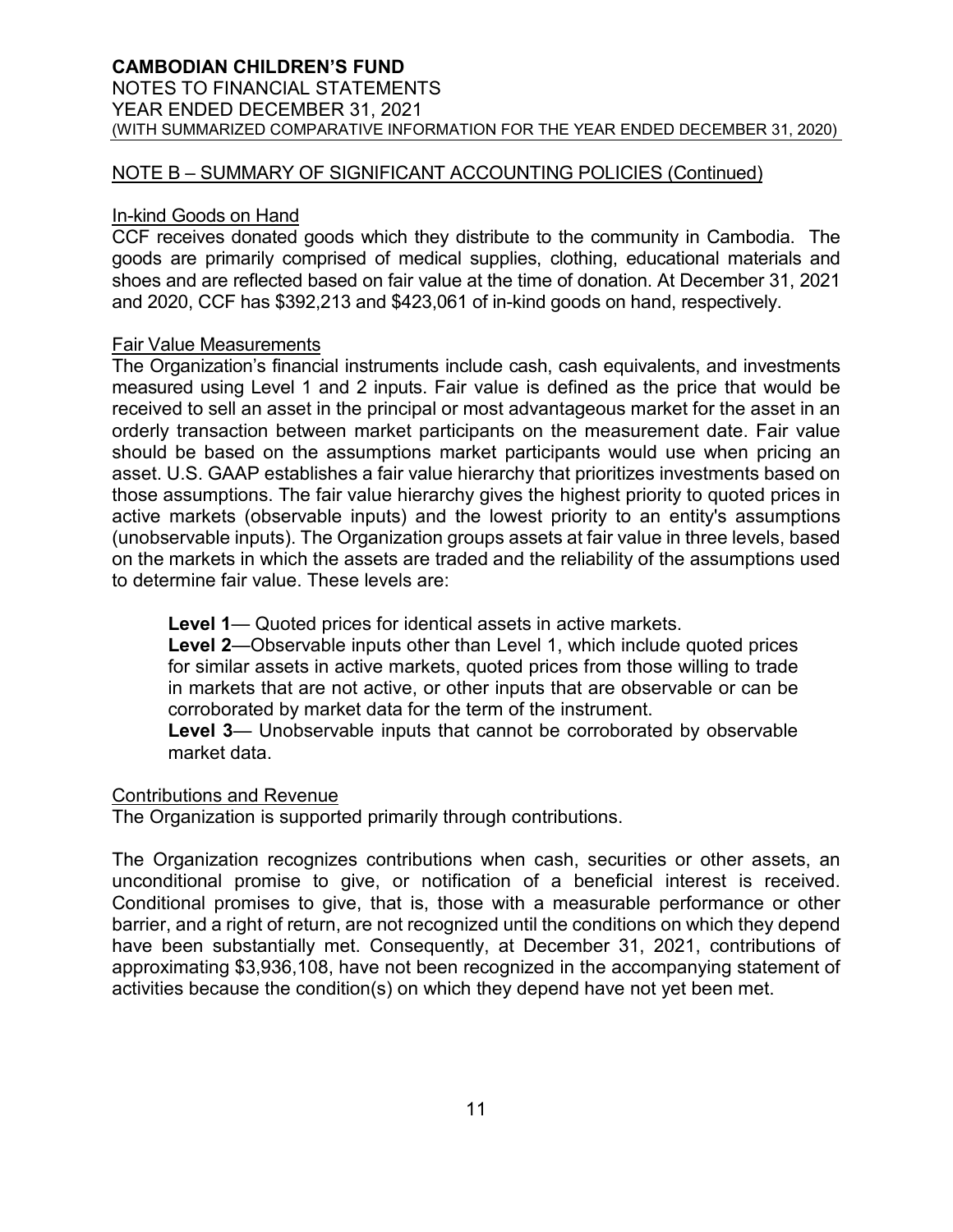#### NOTE B – SUMMARY OF SIGNIFICANT ACCOUNTING POLICIES (Continued)

#### Donated Items and Services

Donated property and equipment are recorded as support at the estimated fair value at the date of the donation. Such donations are reported as unrestricted support unless the donor has restricted the donated asset to a specific purpose. Contributions of services are recognized if the services received create or enhance non-financial assets, or require specialized skills, and are provided by individuals possessing those skills, which would typically need to be purchased if not provided by donation.

#### Functional Allocation of Expenses

The costs of program activities and supporting services have been summarized on a functional basis in the statements of functional expenses. The statement presents the natural classification of detail of expenses by function. Accordingly, certain costs have been allocated among the programs and supporting services benefited. Indirect costs such as general and administrative expenses include costs that are not directly identifiable with any specific program, but which provide the overall support and direction of the Organization. Such expenses which are common to multiple functions have been allocated among the various functions benefited based on time spent in the functional area or space used.

#### Tax Exemption Status

Cambodian Children's Fund has received tax exempt status under section 501(c)(3) of the Internal Revenue Code and Section 23701(d) of the State of California Revenue and Taxation Code. CCF is annually required to file a Return of Organization Exempt from Income Tax (Form 990) with the IRS along with related state filings. The related tax returns are subject to examination by federal and state taxing authorities generally for three years after they are filed. CCF has determined that there are no material uncertain tax positions that require recognition or disclosure in the financial statements.

#### Relevant Accounting Pronouncements

In February 2016, the FASB issued ASU 2016-02, Leases (Topic 842). The new standard establishes a comprehensive new lease accounting model. It clarifies the definition of a lease and causes lessees to recognize leases on the statement of financial position as a lease liability with a corresponding right-of-use asset for leases with a lease term of more than one year. It is effective for financial statements issued for fiscal years beginning after December 15, 2021, and interim periods within those fiscal years. Early adoption is permitted. The standard requires a modified retrospective transition for capital or operating leases existing at or entered into after the beginning of the earliest comparative period presented in the financial statements, but it does not require transition accounting for leases that expire prior to the date of initial application. CCF is currently evaluating the impact of adopting this new guidance on its financial statements.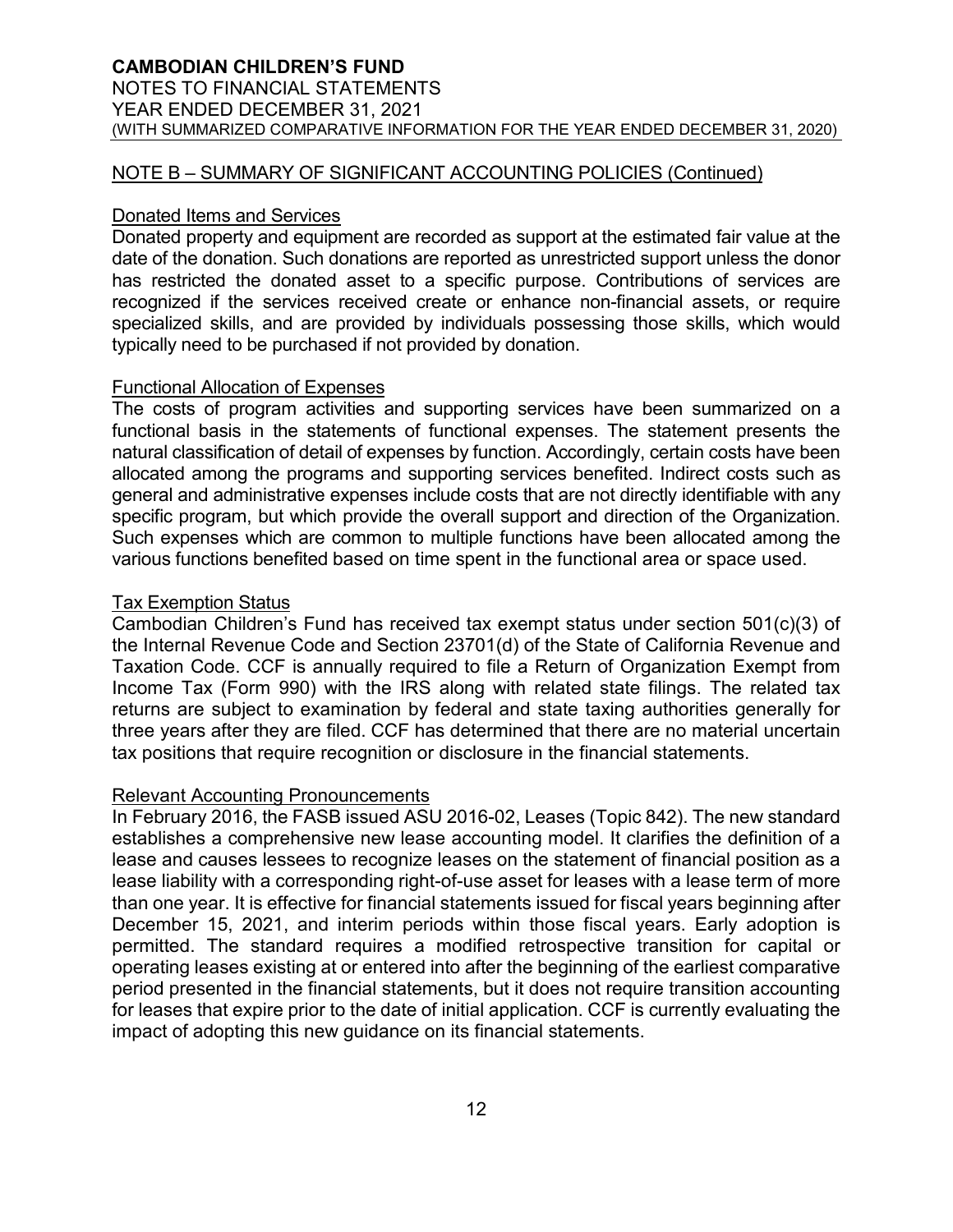# NOTE B – SUMMARY OF SIGNIFICANT ACCOUNTING POLICIES (Continued)

#### Comparative Financial Information and Reclassifications

The accompanying financial statements include certain prior-year summarized comparative information in total but not by net asset class. Certain reclassifications of amounts previously reported have been made to the accompanying financial statements to maintain consistency between periods presented. Certain reclassifications have been made in the 2020 comparative totals to conform to the classifications used in 2021. The reclassifications had no impact on previously reported net assets. Such information does not include sufficient detail to constitute a presentation in conformity with U.S. GAAP. Accordingly, such information should be read in conjunction with our audited financial statements for the year ended December 31, 2020, from which the summarized information was derived.

# NOTE C – LIQUIDITY AND AVAILABILITY

Financial assets available for general expenditure, that is, without donor or other restrictions limiting their use, within one year of the balance sheet date, comprise the following:

| Cash and cash equivalents                              | \$6,556,659 |
|--------------------------------------------------------|-------------|
| Investments                                            | 4,500,064   |
| Contributions receivable                               | 194,009     |
|                                                        | 11,250,732  |
|                                                        |             |
| Less amounts not available to be used within one year: |             |
| Net assets with restrictions to be met in one year     | (2,927,467) |
|                                                        | \$8,323,265 |

CCF's investments contain fixed deposits and certificates of deposit in foreign financial institutions and cash held in an US financial institution. All of the investment assets mature in 2021. Although they do not intend to cash out their financial instruments prior to maturity, they could be made available, less a fee for early withdrawal, if necessary.

As part of CCF's liquidity management plan, they invest cash in excess of daily requirements in fixed deposits, certificates of deposit, and US treasury bills with financial institutions.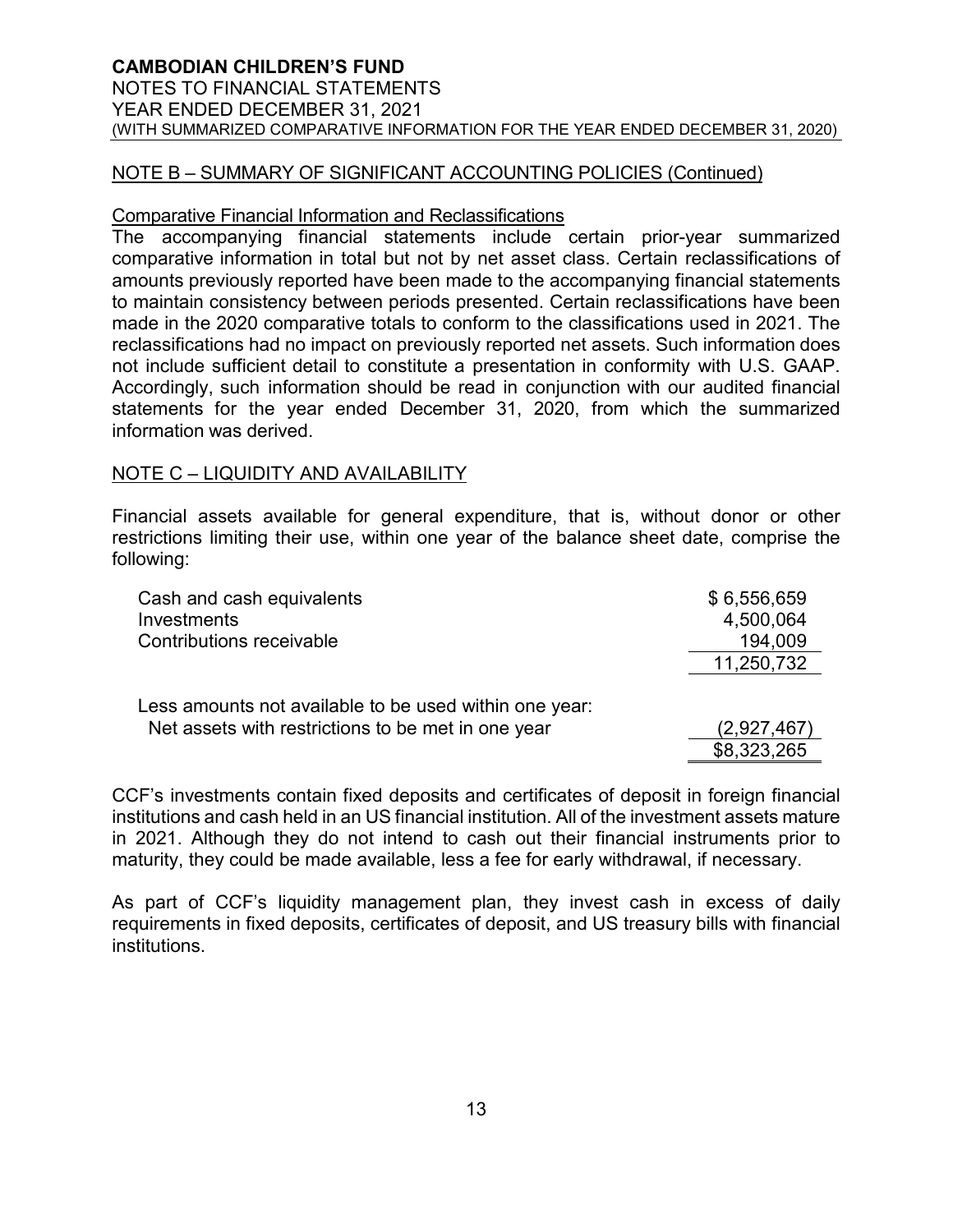# NOTE D – FIXED ASSETS

As of December 31, fixed assets consists of the following:

|                                      | 2021         | 2020         |
|--------------------------------------|--------------|--------------|
| Long term leases and rights (Note K) | \$10,088,658 | \$6,913,658  |
| Leasehold improvements (Note K)      | 5,905,632    | 5,925,053    |
| Work in progress                     | 96,164       |              |
| Furniture and equipment              | 951,665      | 815,453      |
| <b>Vehicles</b>                      | 675,685      | 632,635      |
|                                      | 17,717,804   | 14,286,799   |
| Less: Accumulated depreciation       | (2,438,664)  | (1,929,124)  |
| Total fixed assets, net              | \$15,279,140 | \$12,357,675 |

Depreciation expense for the years ended December 31, 2021 and 2020 was \$603,657 and \$578,600, respectively.

As a foreign corporation operating in Cambodia, CCF is not able to legally own land. Therefore, CCF has entered into long-term leases and rights for the use of land and buildings. CCF constructs facilities on these lands and depreciates the improvements over the lives of the leases (See Note L).

#### NOTE E – INVESTMENTS

Investments are stated at fair value and consist of the following as of December 31, 2021:

|                                                                                                                            | <b>Fair Value Measurements Using:</b> |             |             |
|----------------------------------------------------------------------------------------------------------------------------|---------------------------------------|-------------|-------------|
|                                                                                                                            | Level 1                               |             | Level 2     |
| Fixed deposits and certificates of deposit<br>held in Cambodian financial institutions,<br>bearing interest from 5%-7.25%. | \$                                    |             | \$3,000,000 |
| U.S. Treasury Bills $-$ due 2022 at 0.005%-<br>0.051%                                                                      |                                       | 1,499,960   |             |
| Cash held in a cash sweep fund in a US<br>institution bearing interest at 0.01%.                                           |                                       | 104         |             |
|                                                                                                                            |                                       | \$1,500,064 | \$3,000,000 |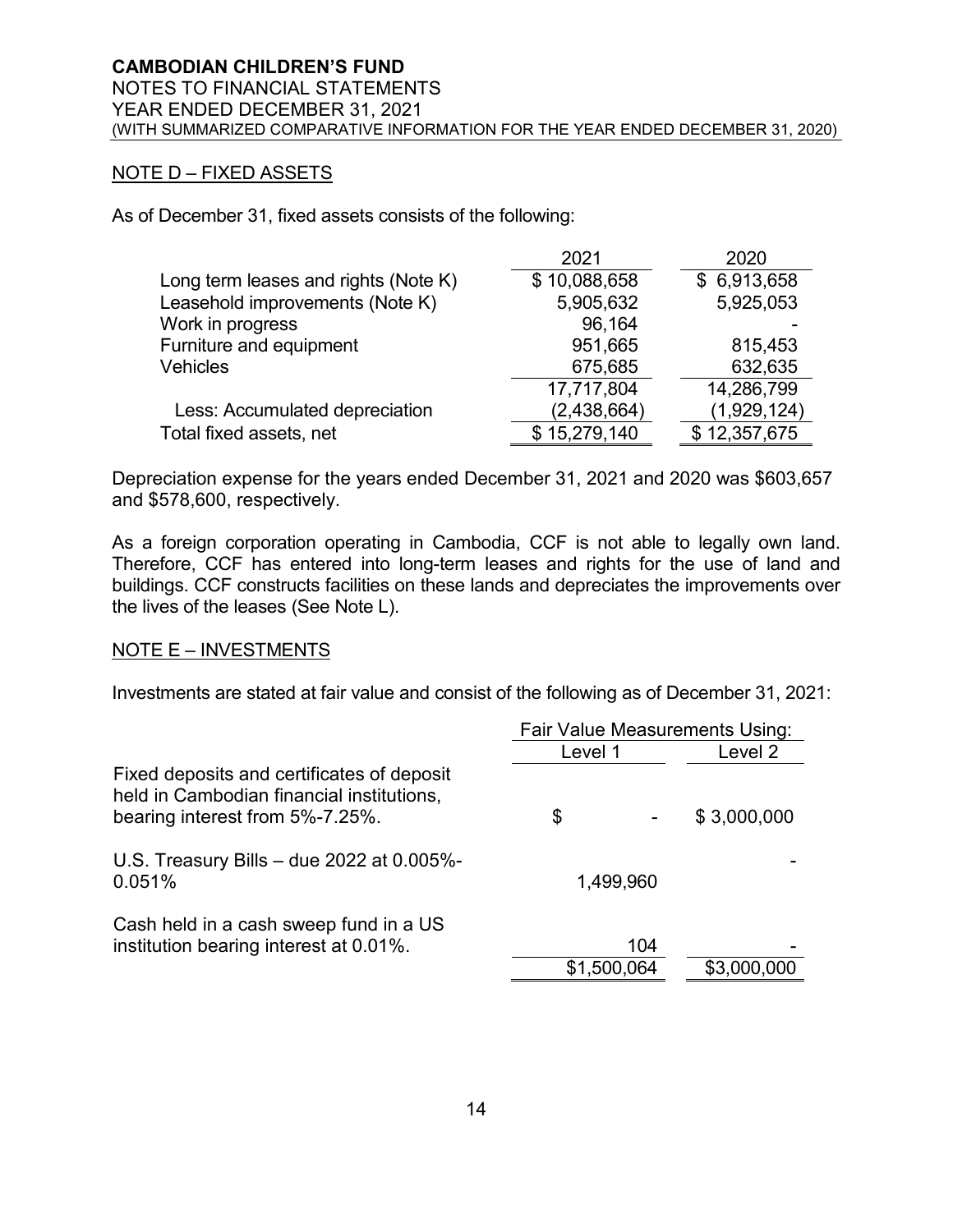# NOTE E – INVESTMENTS (Continued)

CCF holds funds in multiple financial institutions in Cambodia, which carry no deposit insurance or other protection for the investor (See Note F). Activity in investments for the year ended December 31, 2021 is as follows:

| Beginning Balance, December 31, 2020 | \$4,000,000 |
|--------------------------------------|-------------|
| Interest income                      | 134,476     |
| Deposit                              | 500,000     |
| Purchases                            | 3,000,000   |
| <b>Maturities</b>                    | (3,000,000) |
| Cash withdrawn                       | (134, 412)  |
| Ending Balance, December 31, 2021    | \$4,500,064 |

# NOTE F – CONCENTRATIONS AND RISKS

#### Financial Institution Balances

CCF maintains operating cash balances at banks in the U.S., which are in excess of the Federal Deposit Insurance Corporation (FDIC) limit of \$250,000. The amounts in excess of the federally insured limits held in U.S. financial institutions is \$2,687,640 and \$2,243,399 at December 31, 2021 and 2020, respectively. The U.S. financial institutions include Wells Fargo Bank, Wells Fargo Advisors, and PayPal (which carries no FDIC coverage).

CCF maintains operating cash balances, fixed deposits, and certificates of deposit in multiple Cambodian financial institutions, which carry no deposit insurance. The deposits exposed to risk are \$6,460,139 and \$3,571,779 at December 31, 2021 and 2020, respectively. The Cambodian financial institutions holding these deposits are ACLEDA Bank, PRASAC, and ABA Bank.

In total, CCF has uninsured balances of \$9,147,779 and \$5,815,178 at December 31, 2021 and 2020, respectively, in all accounts, foreign and domestic, combined. The Board of Directors monitors the credit worthiness of the financial institutions where deposits are located. Management has determined that the liquidity of the referenced financial institutions is not of concern at this time.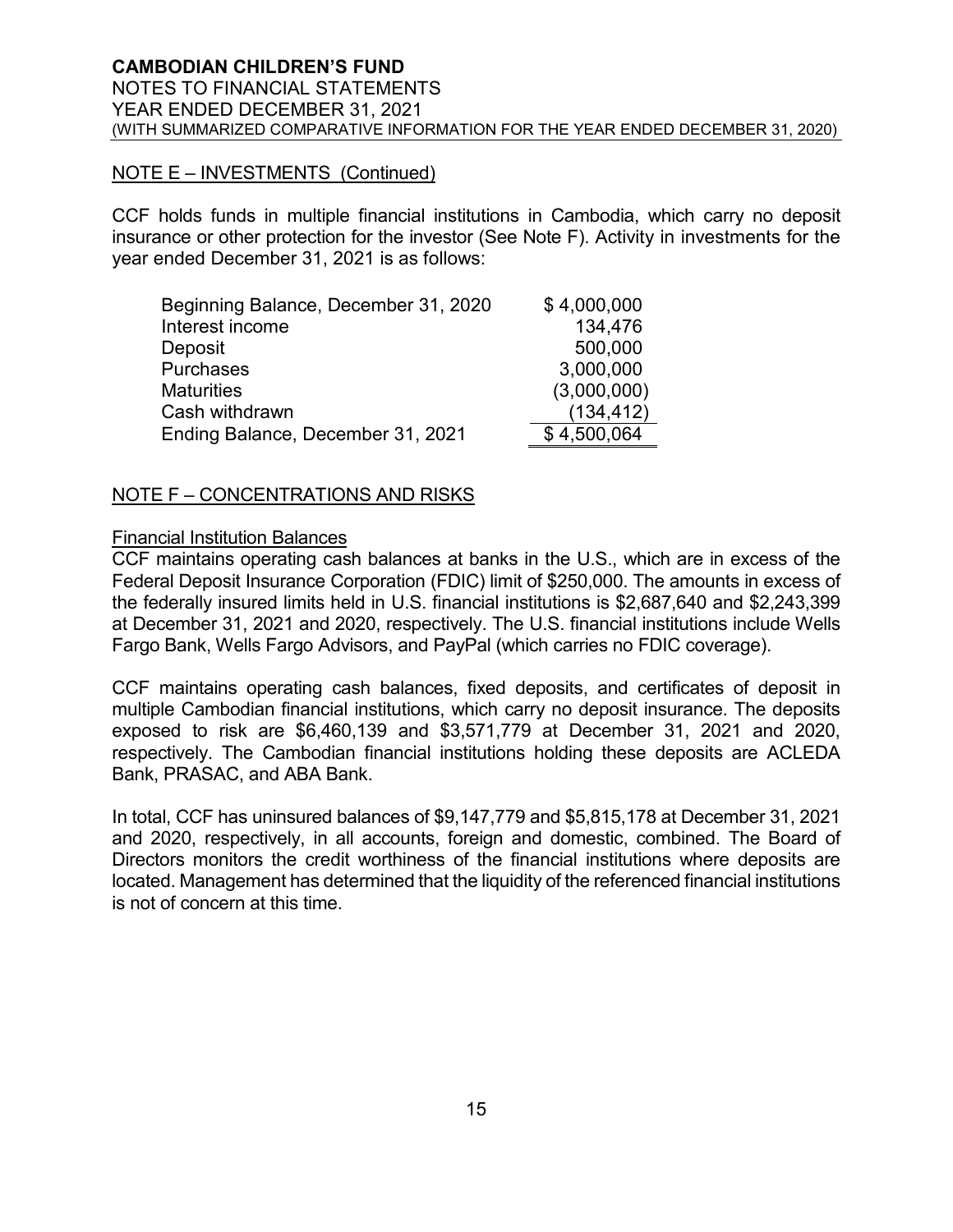### NOTE F – CONCENTRATIONS AND RISKS (Continued)

#### Revenue

CCF received approximately 49% of its total revenue from one donor during the year ended December 31, 2021.

#### Country Risk

CCF operates its programs in Cambodia, a country that has experienced civil unrest in the past. Cambodia continues to emerge from this past unrest, however, is subject to the risk of possible civil unrest in the future that would disrupt their programs or put CCF's financial instruments at risk. CCF's management and Board evaluates the risk related to financial instruments held in Cambodian financial institutions and the overall political climate on an on-going basis.

#### NOTE G – EMPLOYEE BENEFITS

In compliance with the country's labor laws, Cambodian employees of CCF are entitled to indemnity pay. During the year ended December 31, 2021, CCF paid approximately \$127,695 to employees through the indemnity program. The accumulated indemnity payable at December 31, 2021 and 2020 was \$11,032 and \$14,197, respectively.

CCF offers participation in a 401(k) salary deferral plan (Plan) to its US staff. The Plan has voluntary employer contributions. Employer contributions to the Plan for the year ended December 31, 2021 is \$0.

#### NOTE H – DONATED GOODS AND SERVICES

During the year ended December 31, 2021, CCF received the following donated items:

| <b>Goods Received and Allocation</b>                                                          | <b>Basis for Valuation</b> | Total   |
|-----------------------------------------------------------------------------------------------|----------------------------|---------|
| Food, clothing, shoes, medical supplies,<br>and educational supplies (Program in<br>Cambodia) | Based on FMV of services   | 152,489 |
| Computers (Admin in Cambodia)                                                                 | Based on FMV of goods      | 14,400  |
| Total                                                                                         |                            | 166,889 |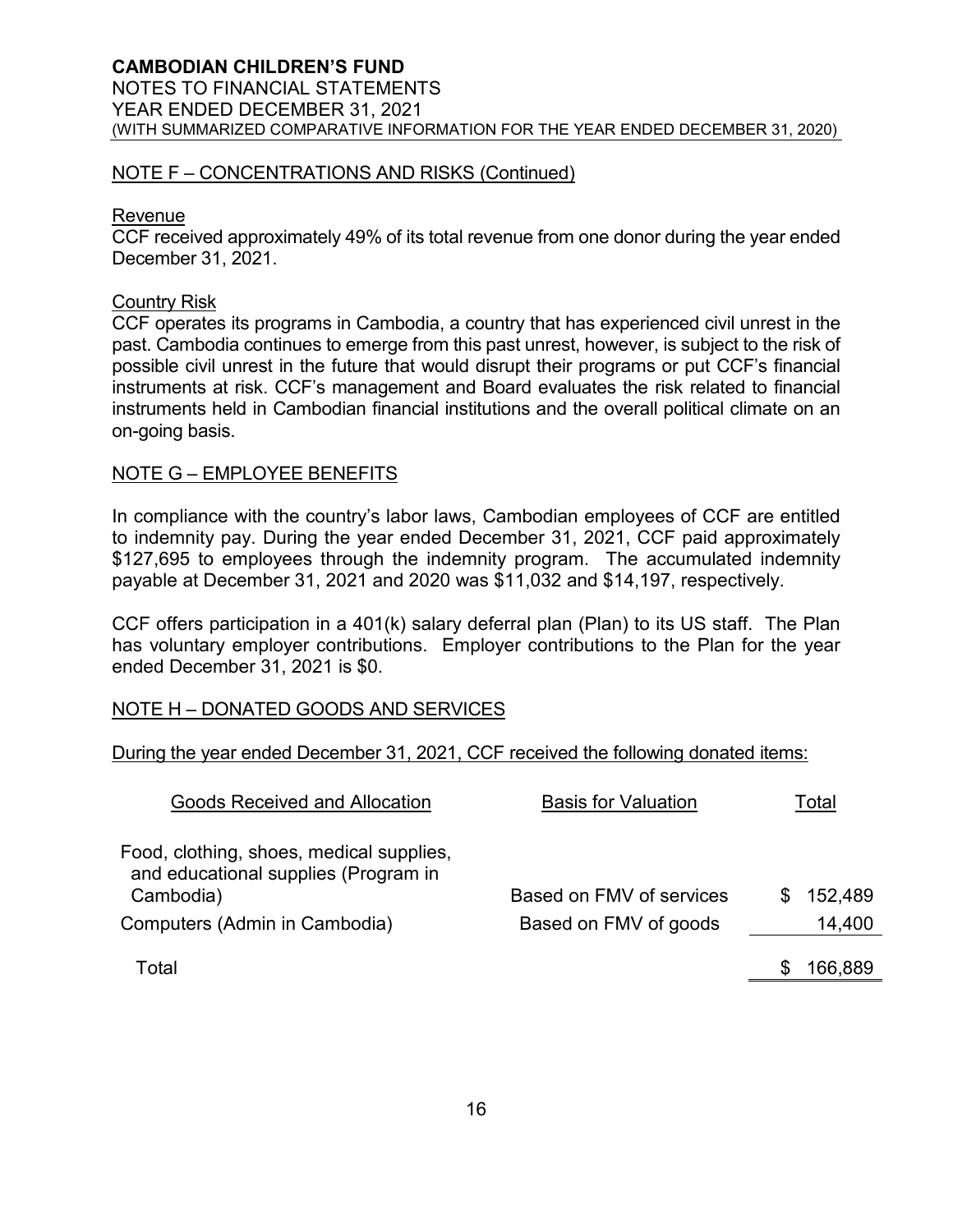# NOTE I – CONTINGENCY

Restricted contributions require the fulfillment of certain conditions as set forth by the donor. Failure to fulfill the conditions could result in the return of the funds to the donors. CCF deems this contingency remote since by accepting the contributions and their terms it has accommodated the objectives of the Organization to the provisions of the contributions. CCF's management believes the Organization has complied with the terms of all contributions.

# NOTE J – COVID-19 CONTINGENCY

The COVID-19 outbreak has caused business disruption through mandated and voluntary closings of non-essential businesses in the United States and Cambodia. The related financial impact and duration cannot be reasonably estimated at this time.

During the fiscal year ended December 31, 2021, CCF operations in Cambodia actively responded to the COVID-19 pandemic which was happening in the target communities across their programs. CCF followed COVID-19 protocols in each program and worked closely with the local authorities and health officers to support the communities' members and children. Their strategic responses adapted to the needs of their communities while following the guidelines from the Ministry of Health and Ministry of Education Youth and Sport as well as the announcement of the Royal Government of Cambodia and Phnom Penh City hall. During the multiple lockdowns, CCF provided basic needs such as foods, hygiene materials, and other necessary supports to the communities. In addition, IT devices and internet connection were made available to students so they could continue their learning through online classes.

#### NOTE K – COMMITMENTS

The Organization currently leases a number of facilities in Cambodia for educational, childcare, and administrative purposes. The future commitments for these facilities are summarized as follows:

| <b>Year Ended December 31</b> |           |
|-------------------------------|-----------|
| 2022                          | \$286,219 |
| 2023                          | \$178,765 |
| 2024                          | \$69,139  |
| 2025                          | \$40,260  |
| 2026 and beyond               | \$190,960 |

Total rental expense for the years ended December 31, 2021 and 2020 was approximately \$372,655 and \$387,079, respectively.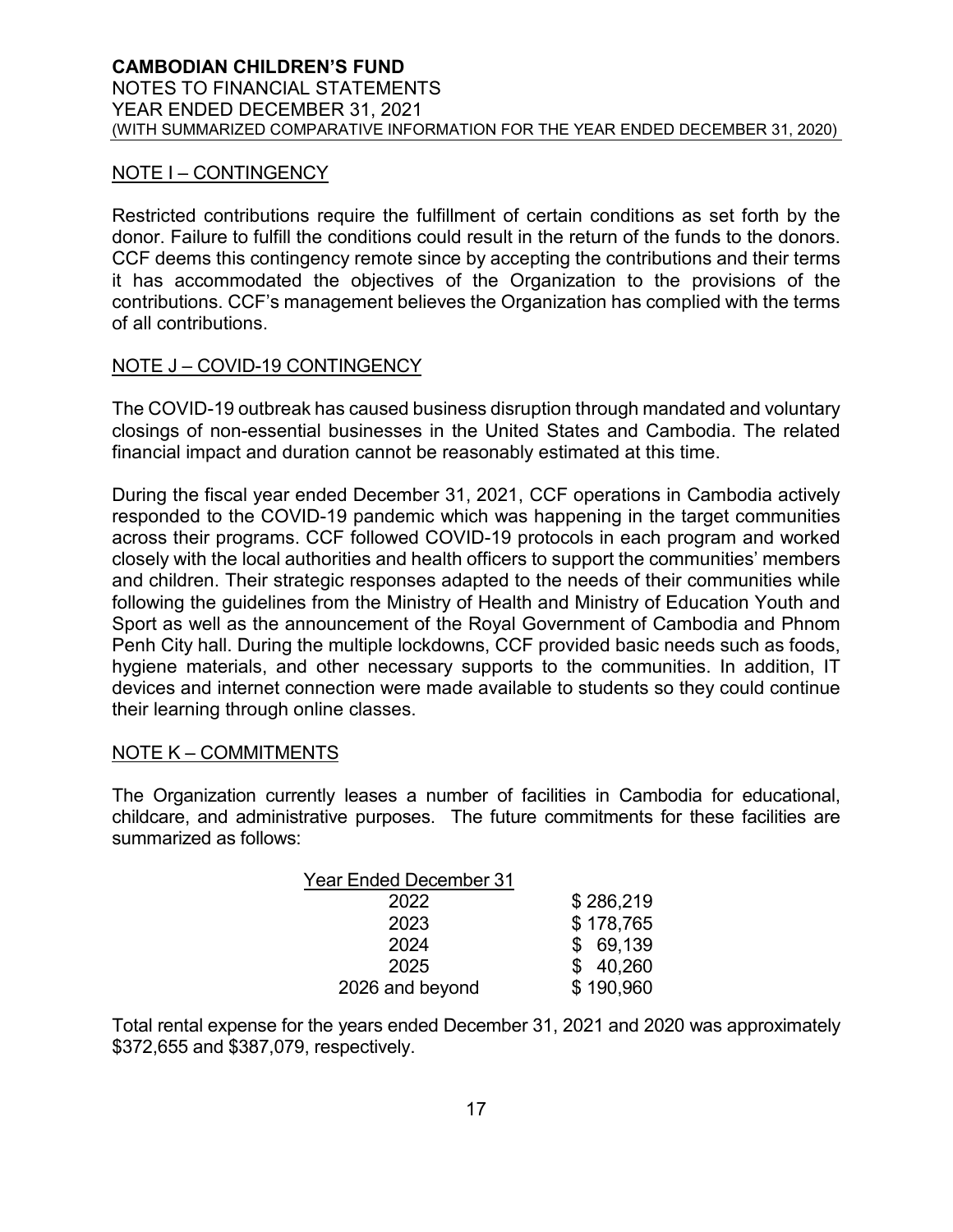### NOTE L – RELATED PARTY TRANSACTIONS

#### Long Term Leases and Rights

As discussed in Note D – Fixed Assets, CCF is prohibited from owning land in Cambodia. To allow the construction of certain facilities for program operations, and in accordance with usual commercial practices in Cambodia, through a lease arrangement, CCF is entitled to erect facilities on this leased land. CCF holds the interest as the owner of the facilities, but not the land, during the lease term.

CCF owns a 49% equity interest in Latopp Holding Ltd, a Cambodian registered company that holds a direct interest in the property and assets leased by CCF. As Executive Director and CCF's nominated representative, Scott Neeson holds a 51% equity interest in Latopp Holdings Ltd. Scott Neeson holds Cambodian citizenship and is entitled under Cambodian law to own property and assets. There are appropriate restrictions on the transfer of Scott Neeson's equity interest in Latopp Holdings Ltd in the shareholders agreement. Scott Neeson is also a voting member of the Board of Directors.

CCF has security and control over the property and assets attached to the lands. The agreements surrounding property ownership, among other things, secure the properties using hypothec for securing the funds provided by CCF or without prior consent of CCF. Thus, the properties cannot be sold or conveyed without recovery of the invested funds by CCF.

CCF reflects the investments in facility assets and property as leasehold improvements for the purpose of financial statements reporting, as the properties are used for the sole purpose of CCF's activities. The gross investment in property paid by CCF is approximately \$16,000,000 and is reflected in fixed assets.

#### NOTE M – FOREIGN TRANSACTIONS

In addition to support raised in the United States, the Organization is supported by Cambodian Children's Fund aligned organizations that exist in Australia, Hong Kong, and the United Kingdom. These entities are not under common control and are separate legal entities that share a common goal of supporting the Cambodian operations of Cambodian Children's Fund. These funds are remitted to the CCF office in Cambodia.

The funds received from the other Cambodian Children's Fund aligned organizations were approximately \$8,556,597 and \$1,837,927 for the years ended December 31, 2021 and 2020, respectively. This amount reflects the gross distributions to the United States and Cambodia from other countries. Total funds spent in Cambodia for the years ended December 31, 2021 and 2020 were approximately \$7,965,000 and \$8,100,000, respectively.